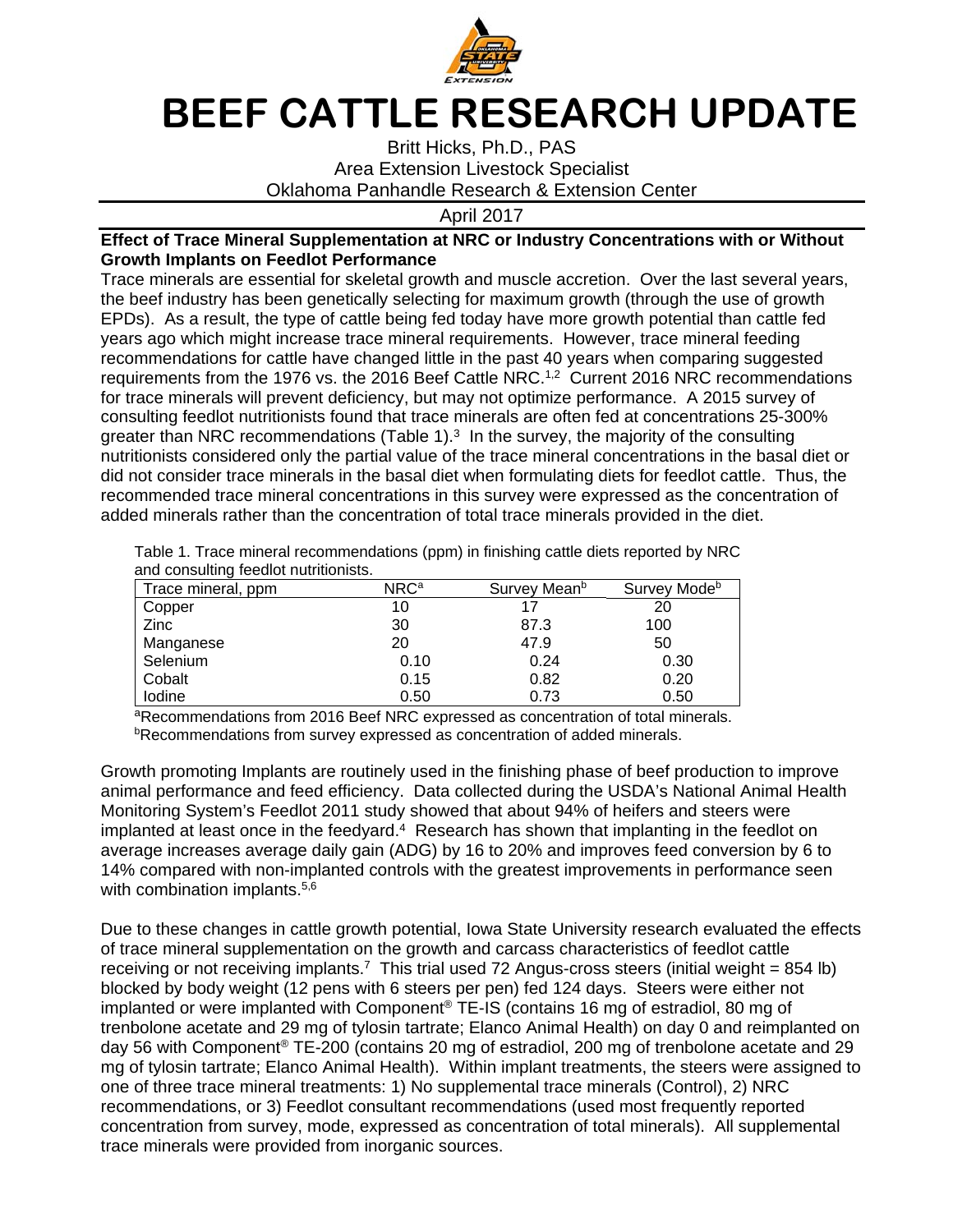The effects of growth implants and trace mineral supplementation on feedlot performance and carcass characteristics are shown in Tables 2 and 3, respectively. There were no implant x trace mineral supplementation interactions for any of the feedlot performance measures or hot carcass weight. However, there were implant x trace mineral supplementation interactions for ribeye area (P  $= 0.02$ ) and yield grade (P  $= 0.01$ ). Since, these interactions did not affect the overall results, I chose to show only the main effect means for the implant and trace mineral treatments in these tables.

As was expected, the use of growth implants increased ( $P < 0.001$ ) final body weight (BW), ADG, dry matter intake (DMI), and hot carcass weight by 10.4, 35.6, 11.9, and 11.8%, respectively. In addition, feed efficiency was improved (P < 0.001) by 18.0%.

| rapid E. Enote or growth implant on portormance and carcace characteristics or recalet a<br>Item | No Implant<br>Implant |       | P-value |
|--------------------------------------------------------------------------------------------------|-----------------------|-------|---------|
| <b>Feedlot Performance</b>                                                                       |                       |       |         |
| Initial BW, Ib                                                                                   | 854                   | 856   | 0.70    |
| Final BW, Ib                                                                                     | 1230                  | 1359  | 0.001   |
| ADG, lb                                                                                          | 2.98                  | 4.04  | 0.001   |
| DMI, lb/day                                                                                      | 20.84                 | 23.33 | 0.001   |
| Feed/Gain                                                                                        | 7.13                  | 5.85  | 0.001   |
| Carcass Traits                                                                                   |                       |       |         |
| Hot Carcass Weight, Ib                                                                           | 789                   | 882   | < 0.001 |
| Dressing percent                                                                                 | 64.4                  | 64.9  | 0.35    |
| Fat thickness, in.                                                                               | 0.59                  | 0.54  | 0.18    |
| Rib-eye area, sq. in.                                                                            | 12.4                  | 13.60 | < 0.001 |
| <b>Yield Grade</b>                                                                               | 3.51                  | 3.30  | 0.12    |
| Marbling Score <sup>a</sup>                                                                      | 523                   | 503   | 0.53    |

Table 2. Effect of growth implant on performance and carcass characteristics of feedlot steers.

<sup>a</sup>Marbling scores: slight: 300, small: 400, modest: 500, moderate: 600.

DMI was approximately 7 to 8% greater for steers fed supplemental trace minerals ( $P = 0.004$ ) 21.02, 22.46, and 22.78 lb/day, for controls, NRC, and survey treatments, respectively). As a result, ADG tended ( $P = 0.07$ ) to be approximately 6 to 9% greater for steers fed supplemental trace minerals. In addition, hot carcass weight was greater  $(P = 0.03)$  with trace mineral supplementation where steers fed the survey recommendations yielded heavier carcasses than control steers (822, 830, and 855 lb for controls, NRC, and survey treatments, respectively).

Table 3. Effect of trace mineral supplementation on performance and carcass characteristics of feedlot steers.

| <br>Item                    | Control | <b>NRC</b> | Survey | P-value |
|-----------------------------|---------|------------|--------|---------|
| <b>Feedlot Performance</b>  |         |            |        |         |
| Initial BW, Ib              | 857     | 856        | 853    | 0.84    |
| Final BW, Ib                | 1287    | 1289       | 1309   | 0.56    |
| ADG, Ib                     | 3.34    | 3.55       | 3.65   | 0.07    |
| DMI, lb/day                 | 21.02   | 22.46      | 22.78  | 0.004   |
| Feed/Gain                   | 6.58    | 6.55       | 6.34   | 0.62    |
| <b>Carcass Traits</b>       |         |            |        |         |
| HCW, Ib                     | 822     | 830        | 855    | 0.03    |
| Dressing percent            | 64.0    | 64.7       | 65.4   | 0.14    |
| Fat thickness, in.          | 0.53    | 0.55       | 0.63   | 0.14    |
| Rib-eye area, sq. in.       | 13.15   | 12.90      | 12.90  | 0.57    |
| <b>Yield Grade</b>          | 3.22    | 3.34       | 3.67   | 0.02    |
| Marbling Score <sup>a</sup> | 490     | 532        | 517    | 0.56    |

<sup>a</sup>Marbling scores: slight: 300, small: 400, modest: 500, moderate: 600.

In conclusion, these researchers concluded that growth implants remain a good return on investment and that a growth response due to trace minerals was observed regardless of implant